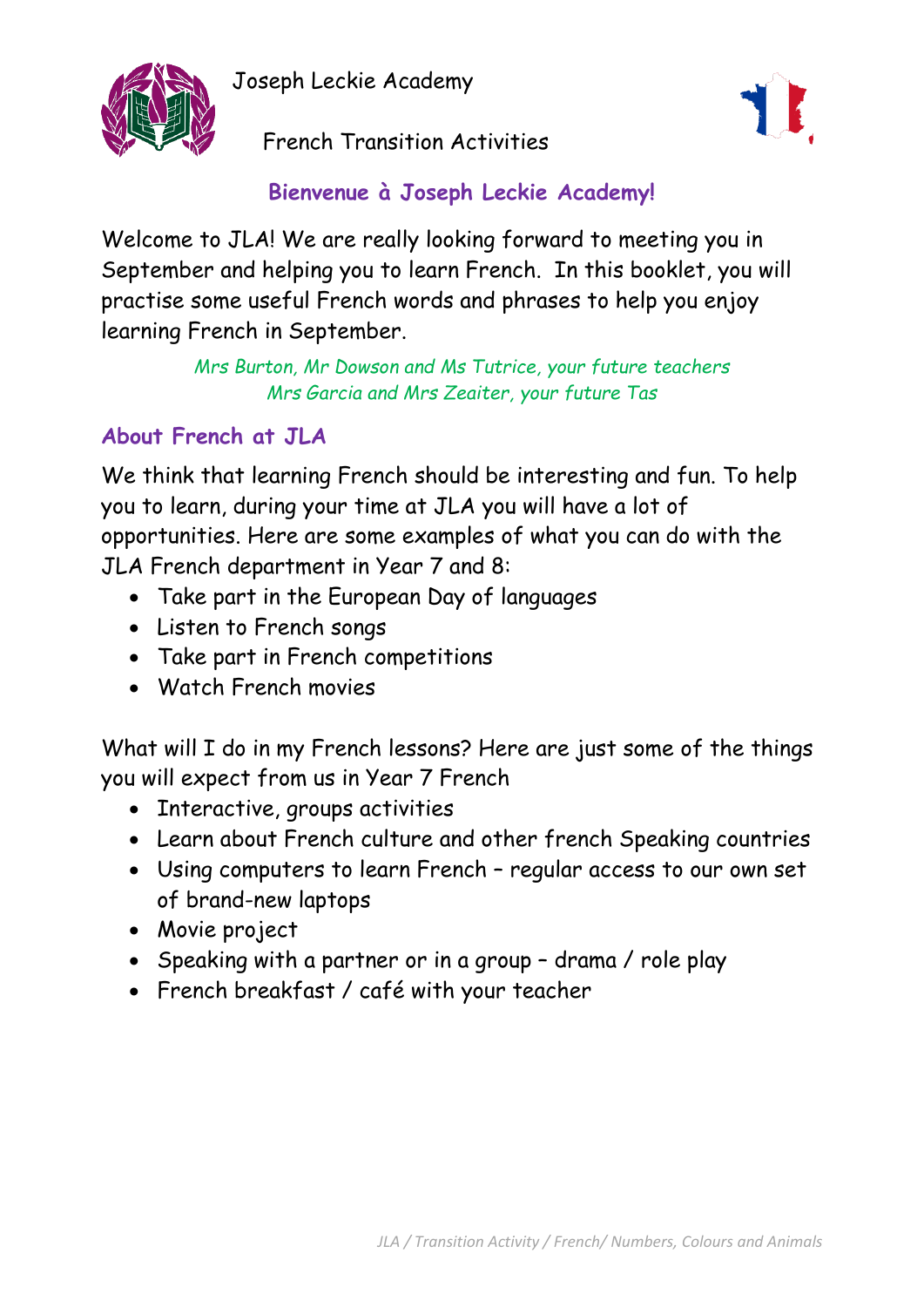## **Task 1:** Numbers – Les nombres

| <b>Les nombres</b>                      |       |        | The numbers |        |  |
|-----------------------------------------|-------|--------|-------------|--------|--|
| Look, cover, say and check each number. |       |        |             |        |  |
|                                         |       |        |             |        |  |
| un                                      | deux  | trois  | quatre      | cinq   |  |
|                                         |       |        |             |        |  |
| six                                     | sept  | huit   | neuf        | dix    |  |
| onze                                    | douze | treize | quatorze    | quinze |  |

**1** Write the numbers 1 to 6 in words. Use the word snake to help you

| Undeuxtroisquatrecingsl $x$ |  |  |
|-----------------------------|--|--|
|                             |  |  |
|                             |  |  |

**2** Do the calculations and write your answer in digits AND in French

| $7 + 3 = 10 \text{ dix}$ |                   |  |
|--------------------------|-------------------|--|
| $12 - 7 =$               |                   |  |
| $9 + 3$                  | $\equiv$ $\equiv$ |  |
| $13 - 5 =$               |                   |  |
| $19 - 12 =$              |                   |  |
| $6 + 5$                  | $\equiv$          |  |
|                          |                   |  |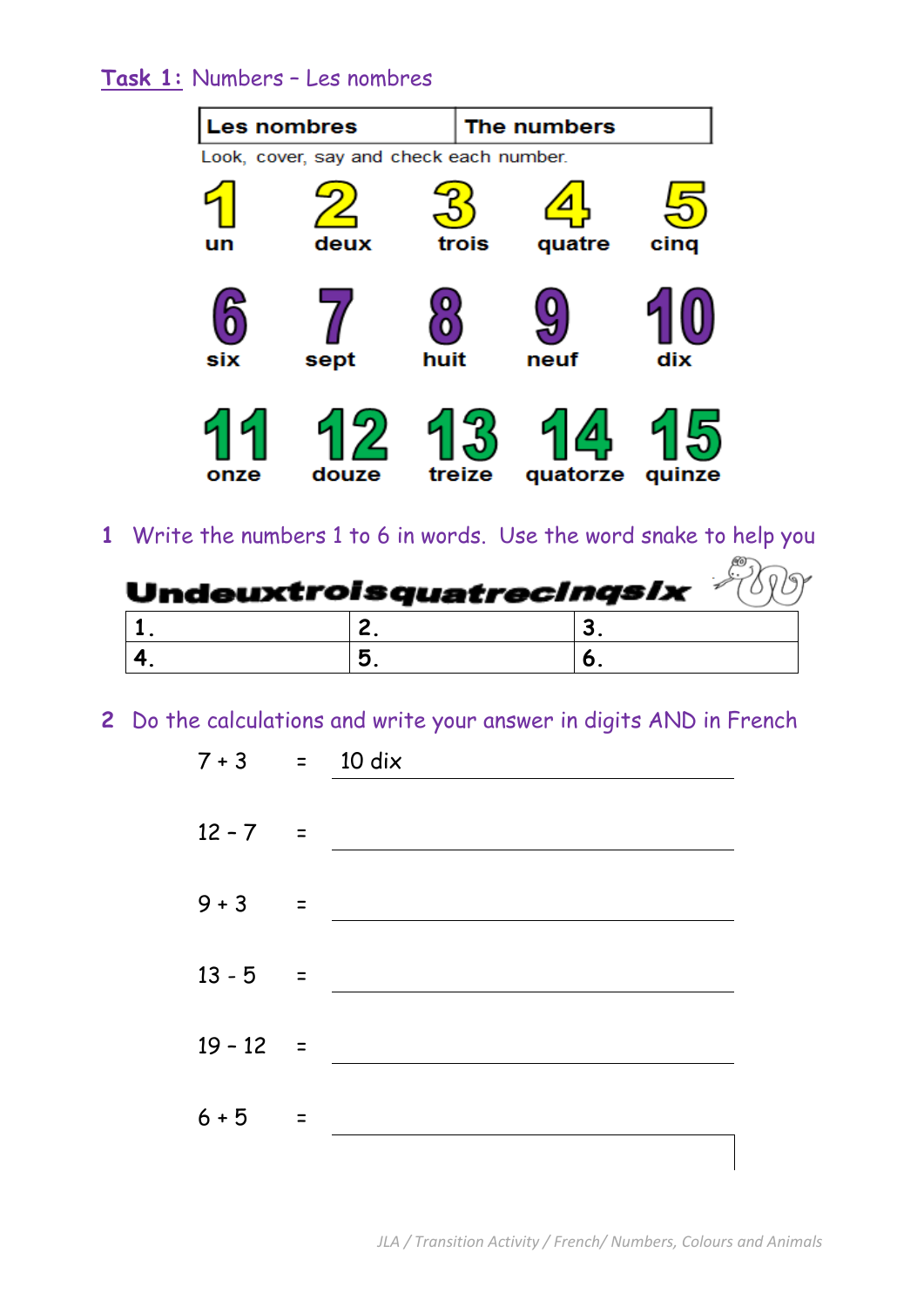**3** Do the calculations and write your answer in digits AND in French

| sept + deux       | $= 9$ neuf |
|-------------------|------------|
| $cing + cinq$     |            |
| $tros + neu f$    |            |
| neuf - trois      |            |
| trois + deux - un |            |

- **4** Practise the numbers 1-15 with this fun Quizlet game <https://quizlet.com/1119719/match>
- **5** Watch this funny video with some worms singing the French numbers–reggae style! <https://www.youtube.com/watch?v=UsEz58BblMY>

#### **Task 2:** Colours – Les couleurs

| blanc  | white  |
|--------|--------|
| jaune  | yellow |
| marron | brown  |
| rouge  | red    |
| rose   | pink   |
| bleu   | blue   |
| vert   | green  |
| gris   | grey   |
| noir   | black  |

**1** Practise the French colours with this Quizlet <https://quizlet.com/11519210/french-colors-with-pictures-flash-cards/>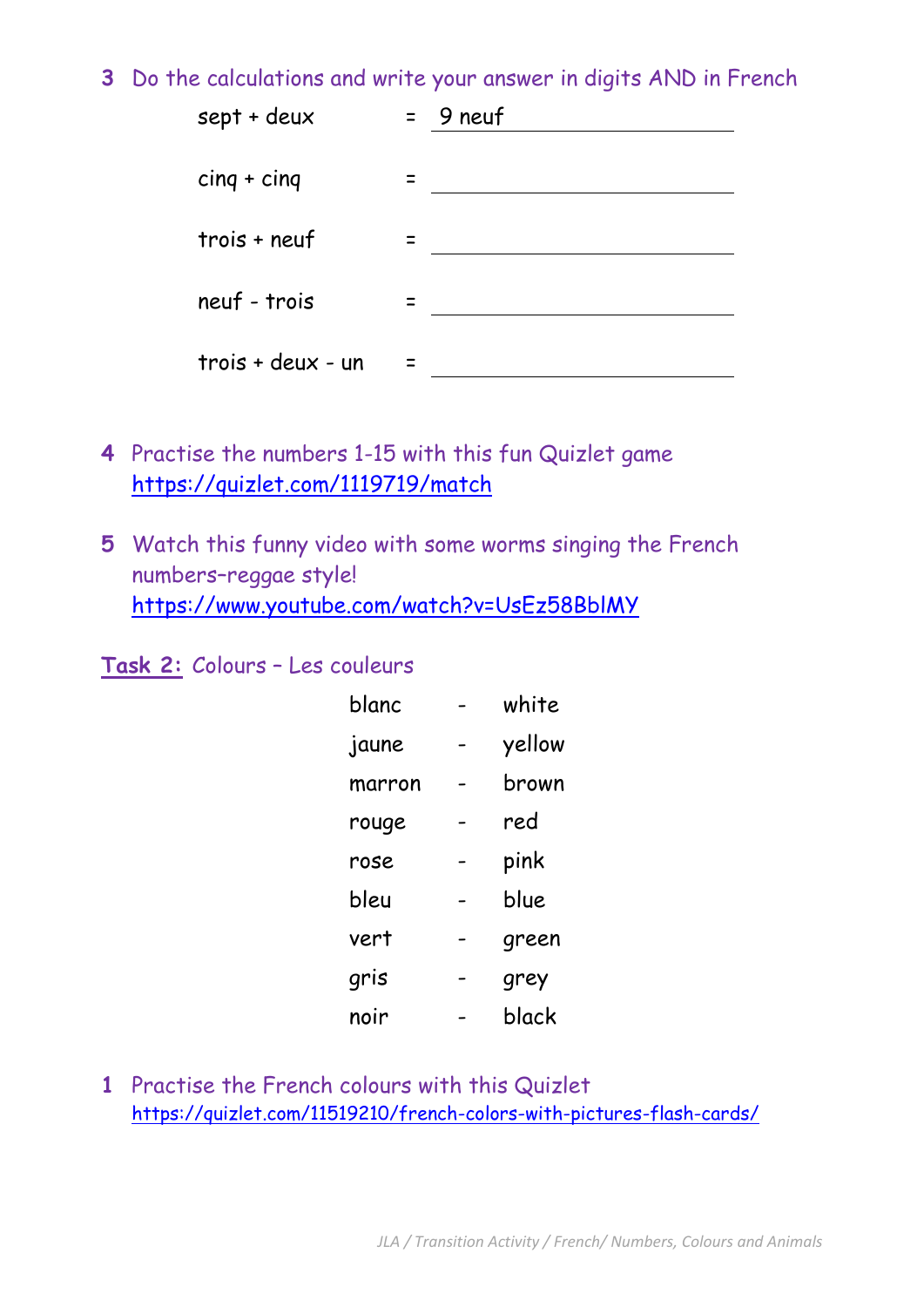**2** Try and find the colours in the word search and label them in French



**3 Photo Treasure Hunt -** can you try and find a picture of something in your house and label it in French for each colour?

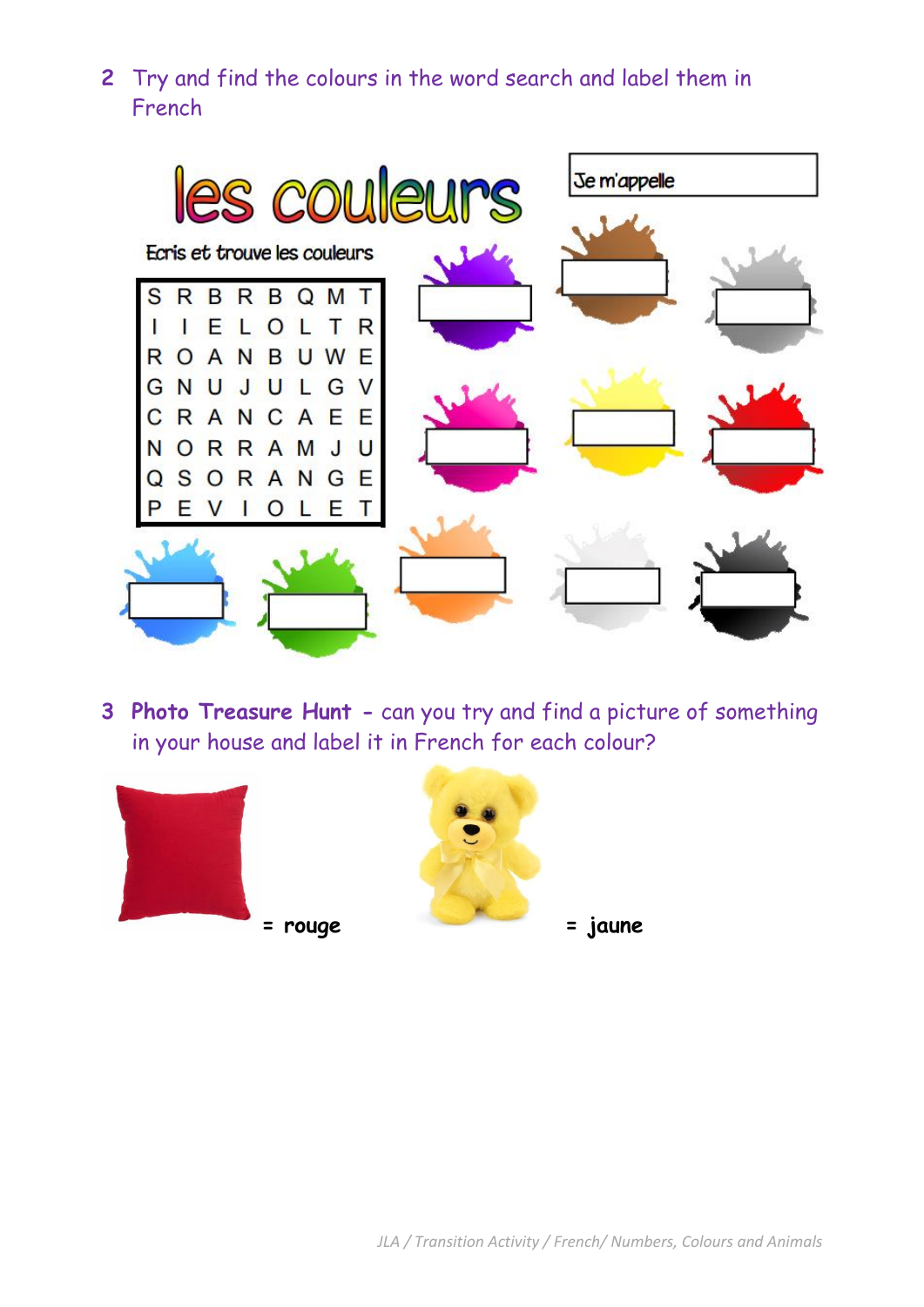# **4 colouring –** have a go at this colour by number. What picture will you uncover?

Colorie chaque zone numérotée en suivant le code couleur.



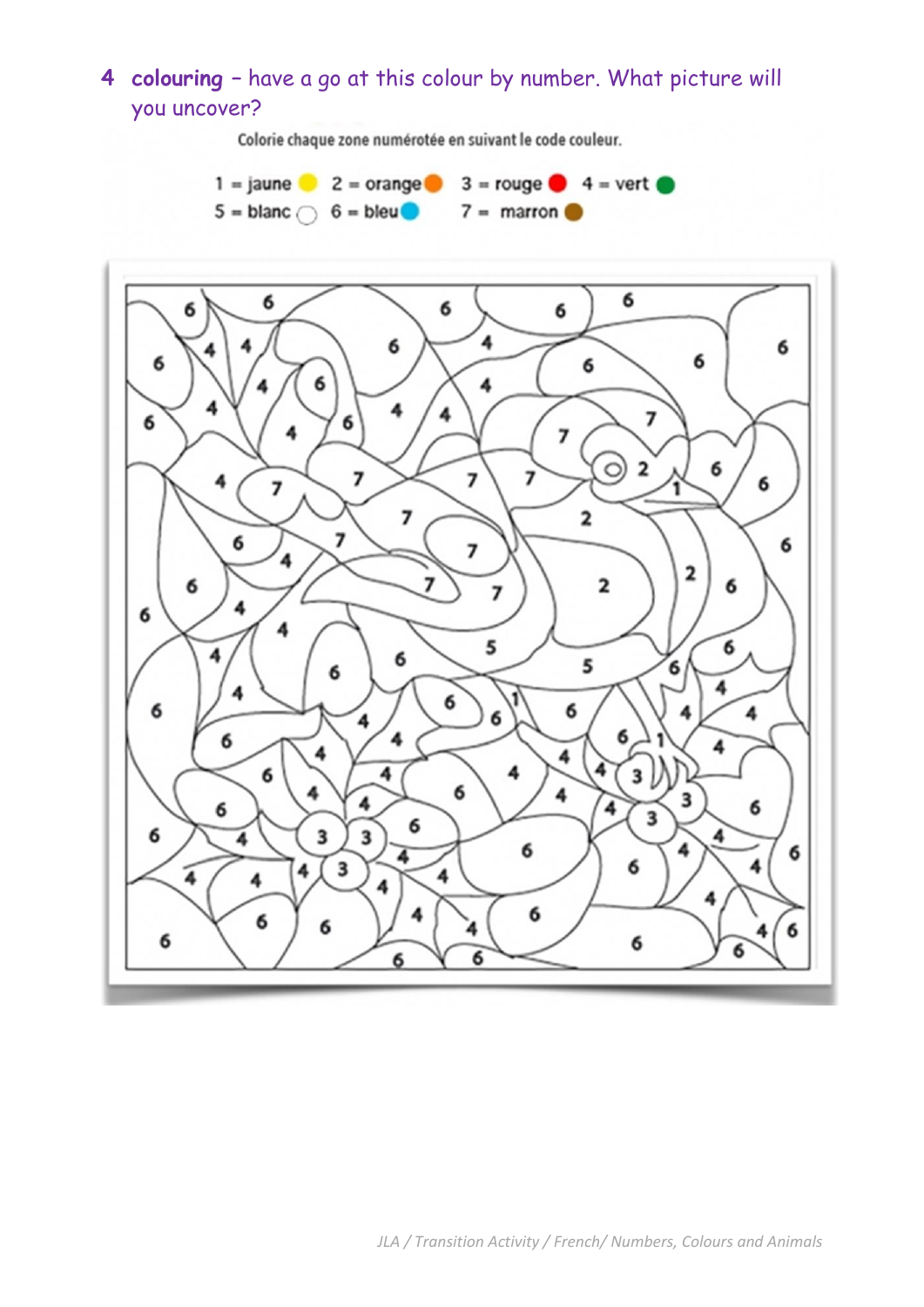## **Task 3:** Animals – Les animaux

| J'ai             | - I have                                      |
|------------------|-----------------------------------------------|
| un chat          | - cat                                         |
| un cheval        | - a horse                                     |
| un chien         | - a dog                                       |
| un cochon d'Inde | - a guinea pig                                |
| un lapin         | - a rabbit                                    |
| un poisson rouge | - a goldfish                                  |
| un serpent       | - a snake                                     |
| une souris       | - a mouse                                     |
| une tortue       | - a tortoise                                  |
| un hamster       | - a hamster                                   |
|                  | Je n'ai pas d'animal - I don't have an animal |

- 1 **Quizlet Gravity Game –** try and play this fun Gravity Game on Quizlet to practise the animals in French <https://quizlet.com/160911112/gravity>
- **2 Thinking Skills**



Think about which could be the odd one out of these sets of animals. Write it down & say why you chose that one.

| un serpent |                    | un chat un chien un lapin                    |           |
|------------|--------------------|----------------------------------------------|-----------|
|            |                    | une araignée un cheval un hamster un lapin   |           |
|            |                    | un oiseau un cheval un cochon d'Inde un chat |           |
| une tortue | un chat une souris |                                              | un oiseau |